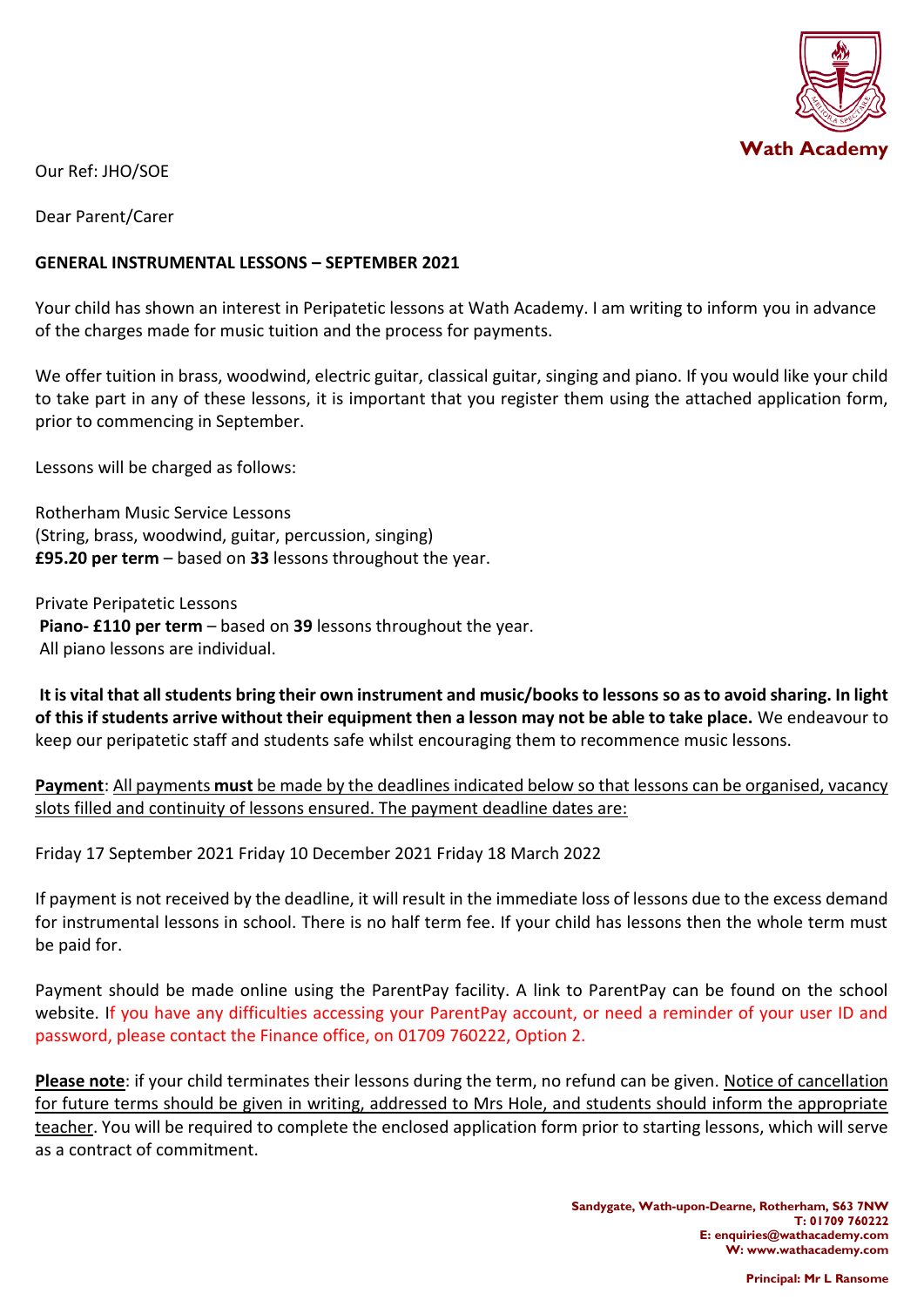It is a requirement that, if your child is having peripatetic lessons in school, they participate in one of the many activities offered by the Music Department.

If you would like your child to participate in instrumental music lessons, please complete and return the enclosed form or alternatively click the following link,<https://forms.office.com/r/jTNLkgmrBK>.

Yours sincerely

Mrs J Hole **Head of Music**